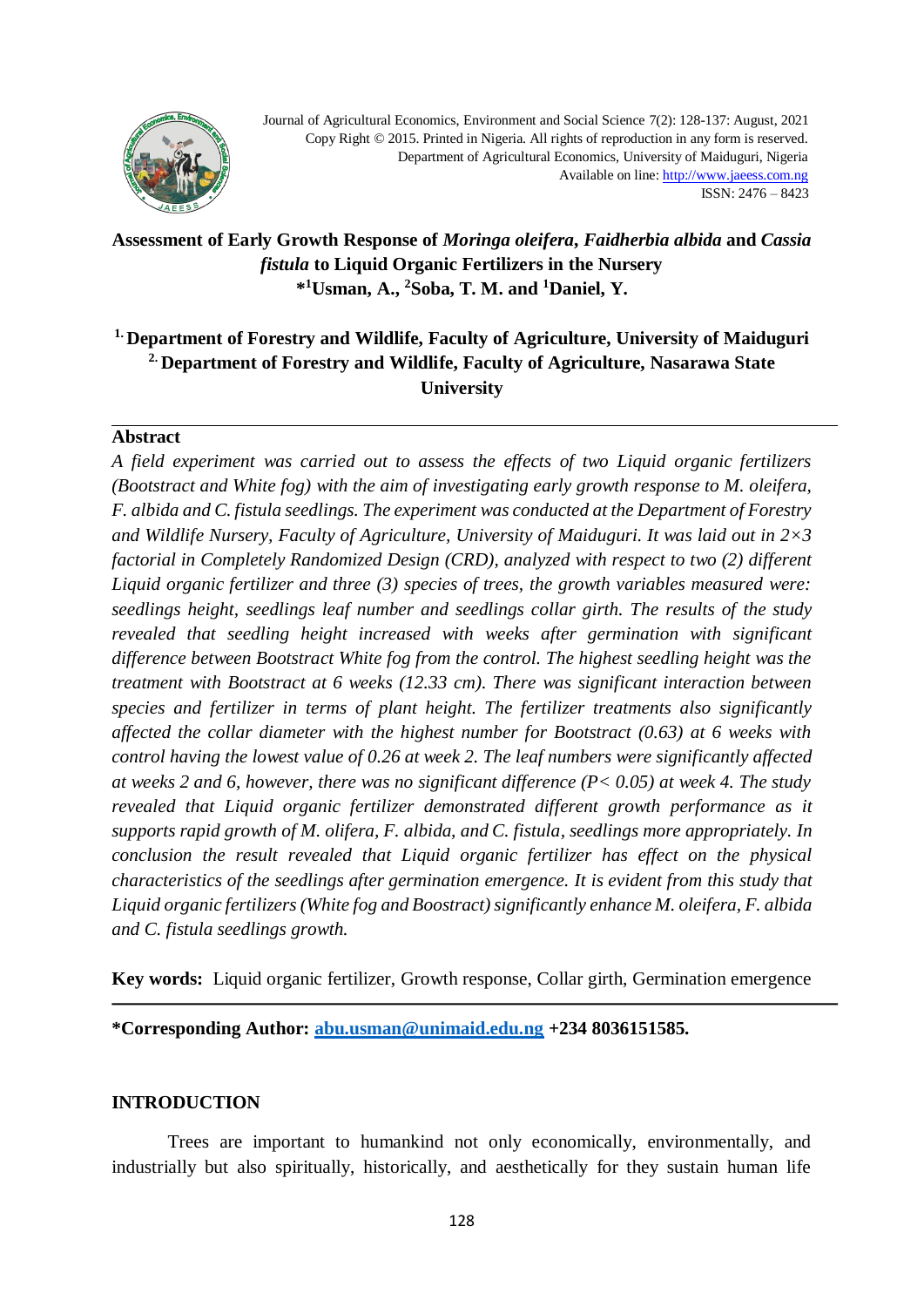through direct and indirect gain by providing a wide range of products for survival and prosperity (Asif *et al*., 2007). *Moringa oleifera, Fadherbia albida* and *Cassia fistula* are among the most important trees that deliver benefits to human life.

The agrarian lands of Sudano-Sahelian Africa are frequently associated with *F. albida*, which was originally known as *Acacia albida* as named by Delile (Wood, 1992), it belongs to the family of *Fabaceae* (APGIII, 2009). *F. albida* can grow more than 30 m in height and 1.5 m in diameter at breast height under favourable conditions. Unlike most Sahelian woody species, *F. albida* is a reverse phenology species; it loses its leaves after the first rains of the season and regrows them during the dry season (Gassama-Dia *et al*., 2003 and Roupsard *et al*., 2002). The species of *F. albida* is a widely distributed in the arid and semi-arid zones of Africa (Danthu *et al.*, 2002 and Mokgolodi *et al*., 2011). They have been shown to improve greatly soil fertility. *Moringa oleifera* is a fast growing deciduous tree that can reach a height of 10 - 2m (32-40ft) and the trunk can reach a diameter of 45cm (1.5ft). Moringa is very useful in alley cropping, animal forage, biogas, domestic cleaning agent, green manure, gum, medicine, ornamental plants, and water purification. Moringa leaves, seeds, and roots are also used in treating diseases like lung diseases, hypertension and skin infection (WHO, 2012). *Cassia fistula* is a flowering plant belonging to sub family *Caesalpiniaceae* of the leguminous family (*Fabaceae*) commonly known as Golden Shower. It is a fast growing medium sized (up to 15m height and 60cm d.b.h) deciduous tree with an irregular rounded crown that is covered in yellow fluorescent flower from spring to mid-summer. It is used as ornamental tree due to its yellow colored beautiful flowers (Maqsood *et al.,* 2020).

The call for the adoption of organic form of agriculture has increased in recent decades. Organic agriculture is a form of agriculture that excludes the use of inputs that are of mineral or inorganic form, the most commonly mentioned among these inputs are the mineral or inorganic fertilizers. There is growing clamor for organic based agriculture due to the fact that mineral based inorganic fertilizers are reported to be sources of environmental pollution and even considered of health risk to humans (Zahoor *et al*., 2014). The use of mineral fertilizers has been shown to be unsustainable having adverse effect on lands, coupled with unavailability and high prices where available. The Food and Agriculture Organization of the United Nations (FAO) have agreed that organic agriculture is a form of conventional agriculture that is environmentally sustainable growing system (Polat *et al*., 2010). Organic fertilizers which are fertilizers of organic sources such as cow dung are known to improve long term soil fertility as well as soil physical and microbial properties, most studies therefore, focus more on solid organic fertilizers than liquid fertilizers (Yang *et al*., 2013). Liquid organic fertilizers (LOF) are rich in organic and soluble nutrients, and therefore, are capable sustaining soil as well as improving the soil (Canali *et al.,* 2012). Compounds incorporated in bio fertilizers such as humic and fulvic acids serve as bio stimulants to plants (Ramos *et al*., 2002). Bio fertilizers also have significant effect on microbial community diversity, enzyme activity and nutrient cycles (Martinez- Alcantara *et al*., 2011). There are many liquid organic fertilizers in the markets under different trade names and varying compositions, there is therefore, the need to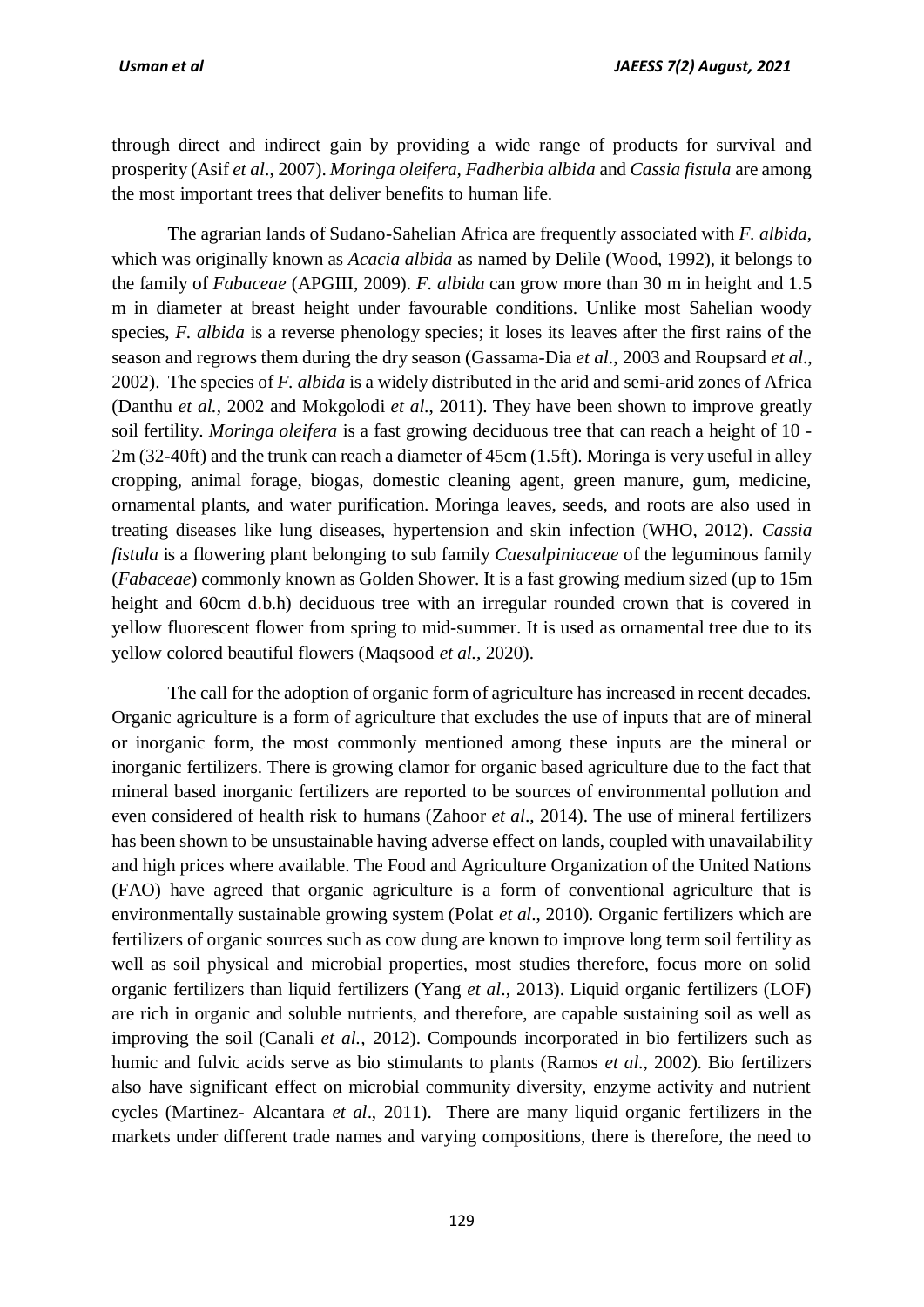evaluate the performance of these liquid organic fertilizers on seedlings of tree species of the sudano-sahelian region.

## **MATERIALS AND METHODS**

## **Experimental Sites**

The experiment was carried out at the Departmental Nursery of Forestry and Wildlife University of Maiduguri Borno state. Maiduguri lies in the semi-arid zone of Nigeria within latitude 11<sup>0</sup>15 North and longitude  $30^{0}$ 05 east. It is characterized by a short time raining season (3-4 months of 500mm-600mm annually) and a long period of dry season and maximum temperatures can reach up to  $48^{\circ}$ c in April and minimum temperature can be as low as  $15^{\circ}$ C between December and January (BOSG, 2015).

#### **Seed source**

*Faihderbia albida, Cassia fistula and Moriga oleifera* seeds were collected from different mother trees within the campus of University of Maiduguri, Borno State in January 2021. The seeds were extracted from the pods by splitting the pods carefully using mechanical means. Seed dormancy was broken by soaking the seeds into cold water for 24 hours to rupture the hard coat and to enhance the germination of seeds.

#### **Potting media**

The potting media used for raising the seedlings in this experiment were top soil and river sand; total number of 120 seed was sown in a medium size poly pots.

#### **Treatments**

The treatments used for this study Bootstract and White fog are Bio stimulant plant strengtheners. They maximize crop yields through the use of liquid organic fertilizer, they contain both macro and micronutrients and are highly soluble organic compounds that will not block sprayers.

#### **Table 1: Nutritional Composition of Boostract**

| <b>Nutrients</b>                 | Quantity |
|----------------------------------|----------|
| Seaward extract                  | 150g/L   |
| Nitrogen $(N)$                   | 150g/L   |
| Phophorous pentoxide $(P_{205})$ | 40g/L    |
| Potassium monoxide $(K_{20})$    | 50g/L    |
| Amino Acids                      | 10g/L    |
| Organic matter                   | 40g/L    |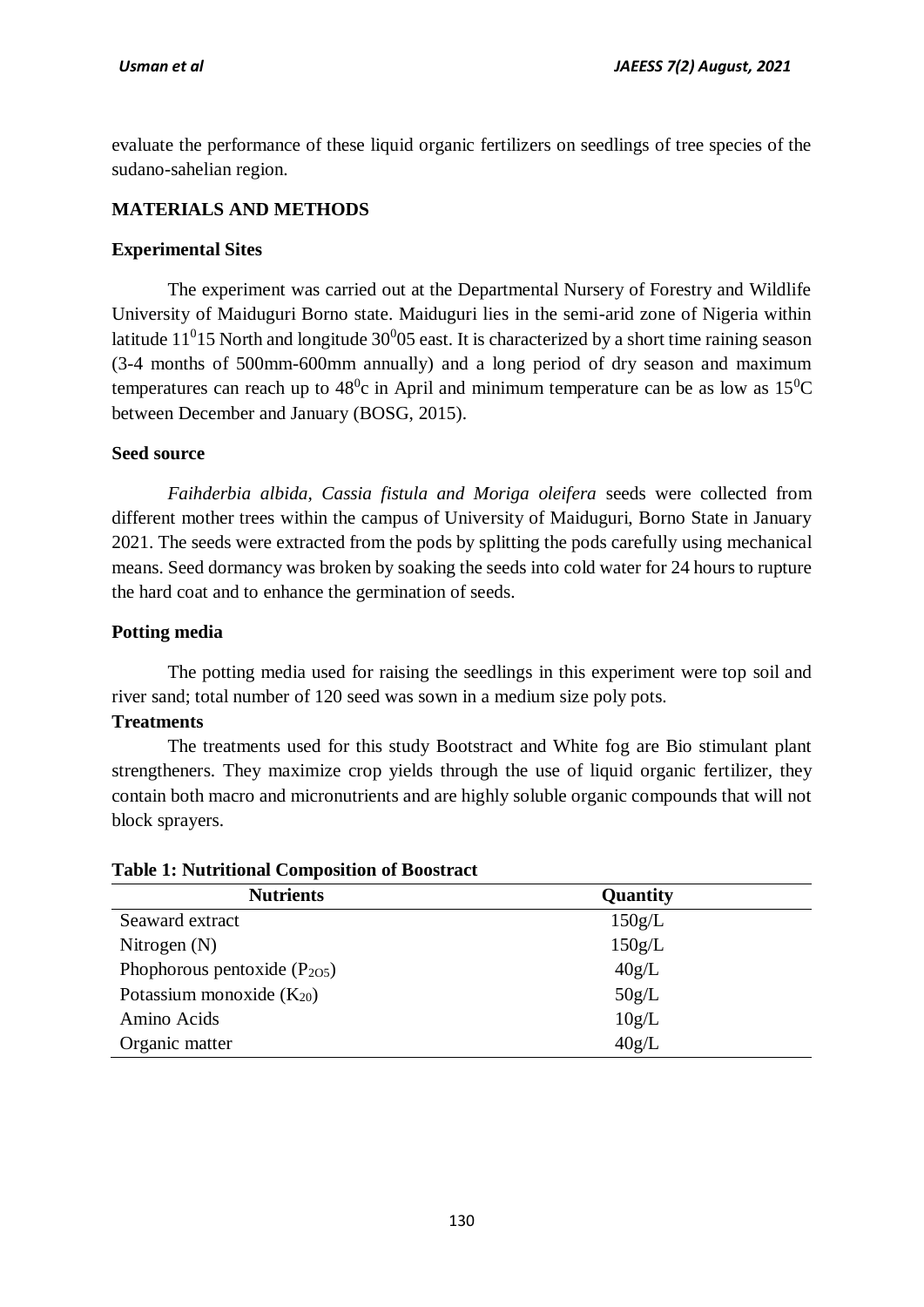| <b>Nutrients</b>            | Quantity           |
|-----------------------------|--------------------|
| Humidity (moisture content) | 81.9%              |
| pH level                    | 7.25%              |
| Mass fraction of humate     | $85.0 \text{ g/L}$ |
| Mass fraction of Fulvate    | $29.0$ g/L         |
| Phosphorus                  | 0.31%              |
| Calcium                     | 0.13%              |
| Zinc                        | $12.8$ mg/ $kg$    |
| Cobalt                      | $0.75$ mg/kg       |
| Cytokinin                   | 0.4%               |

## **Table 2: Nutritional Composition of White fog**

## **Seed sowing**

The treated seeds were sown directly into poly pots filled with sterilized river sand. Two seeds were sown per poly pot, approximately 2cm deep into the pots. The seeds were lightly covered with sand and watering was done until germination of the seeds. The seedlings were allowed for two weeks' growth before fertilizer application.

## **Experimental design**

The experiment was 2×3 factorial in a Completely Randomized Design with two treatments of Liquid organic fertilizer (White fog & Boostract) and 3 species replicated five times and a control.

Model of the design is:  $Y_{ijk} = \mu + A_i + B_j + (AB)_{ij} + E_{ijk}$ Where:  $Y_{ij}$  = Individual observation  $\mu$  = General mean  $A_i$  = Effect of factor A  $B_i$  = Effect of factor B AB = Effect of interaction AB  $E_{ijk}$ = Experimental error in ij **Data collection procedure**

Data were collected for the following early growth parameters: seedling height, collar diameter and number of leaves produced. The height of seedling in each poly pot was measured using a graduated meter rule. Vernier caliper was used to measure the collar diameter of seedling. The production of new leaves was recorded by visually counting the number of leaves produced. These parameters were measured fortnightly. Data collected were subjected to Analysis of Variance (ANOVA). Statistical package for social science (SPSS) was used to analyze the data.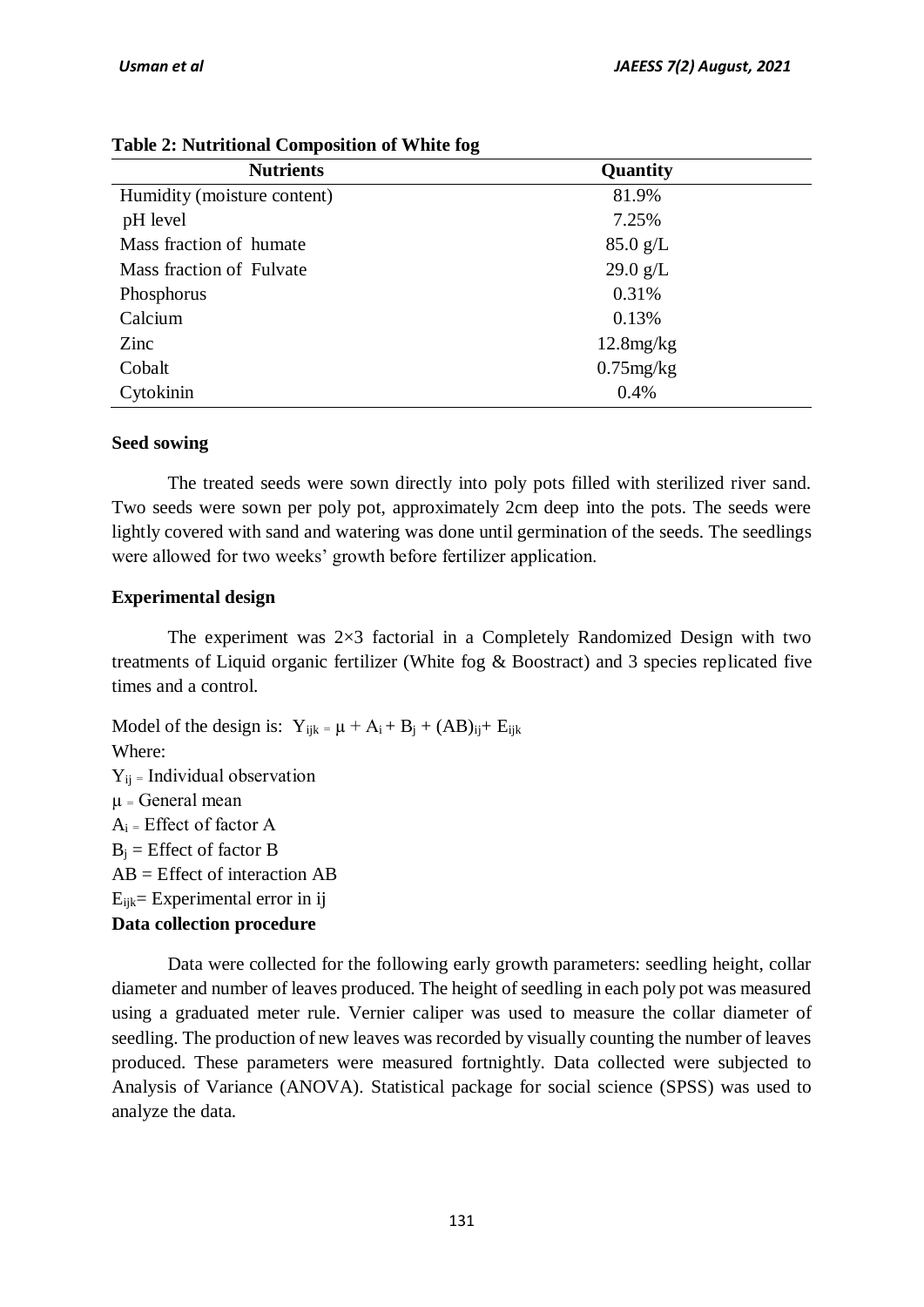#### **RESULTS AND DISCUSSION**

Physical characteristics are the visually determinable attributes of tree seedlings in the nursery. The major morphological criteria often used to describe plant seedling potentials are shoot height, leaf number and seedling collar diameter. These are some of the bases to qualify good seedlings for nursery establishment (Egbewole *et al*., 2018).

The effects of the two LOF (Table 3) on seedling height (cm) revealed a progressive increase in height with increase in weeks (2, 4 and 6 weeks). At week two, there was no significant difference between White fog  $(7.33)$  and control  $(6.73)$  at P< 0.05. There was however, a significant difference between Bootstract (7.83) and control (P< 0.05). At week 4, there was significant difference between the two LOF (Bootstract 9.80 and White fog 9.67) with the control (6.87). The same pattern was recorded at 6 weeks where the values were 12.33, 12.33 and 9.20 for Bootstract, White fog and the control respectively. In terms of the effects of the species, at 2 weeks there was significant difference in height growth among the three species with each species significantly differing from each other (*M. oleifera* 12.13, *F. albida* 4.10 and *C. fistula* 5.67 respectively). At 4 weeks, *M. oleifera* (12.87) significantly differed from *F. albida* (7.40) and *C. fistula* (7.67), with the latter two not significantly differing from each other. At 6 weeks *M. oleifera* (17.60) gave the highest height growth, followed by *F. albida* (12.20) and *C. fistula* (9.67), the three species each significantly differing from each other. The interaction between effects of the two factors A (fertilizer) and B (species) indicated significant interaction meaning the factors are independent of each other. The significantly higher values for seedling height reported in Boostract application can be explained in the nutritional content of the LOF (Table 1), Bootstract is rich in the essential nutrients (N, P, K) and other nutrients. Similar results have been reported in seedlings of other tree species by different authors (Egbewole, 2018; Bungard *et al.,* 2000 and Hall *et al.,* 2003). They reported higher vegetative growth in seedlings treated with organic fertilizers rich in essential nutrients especially N.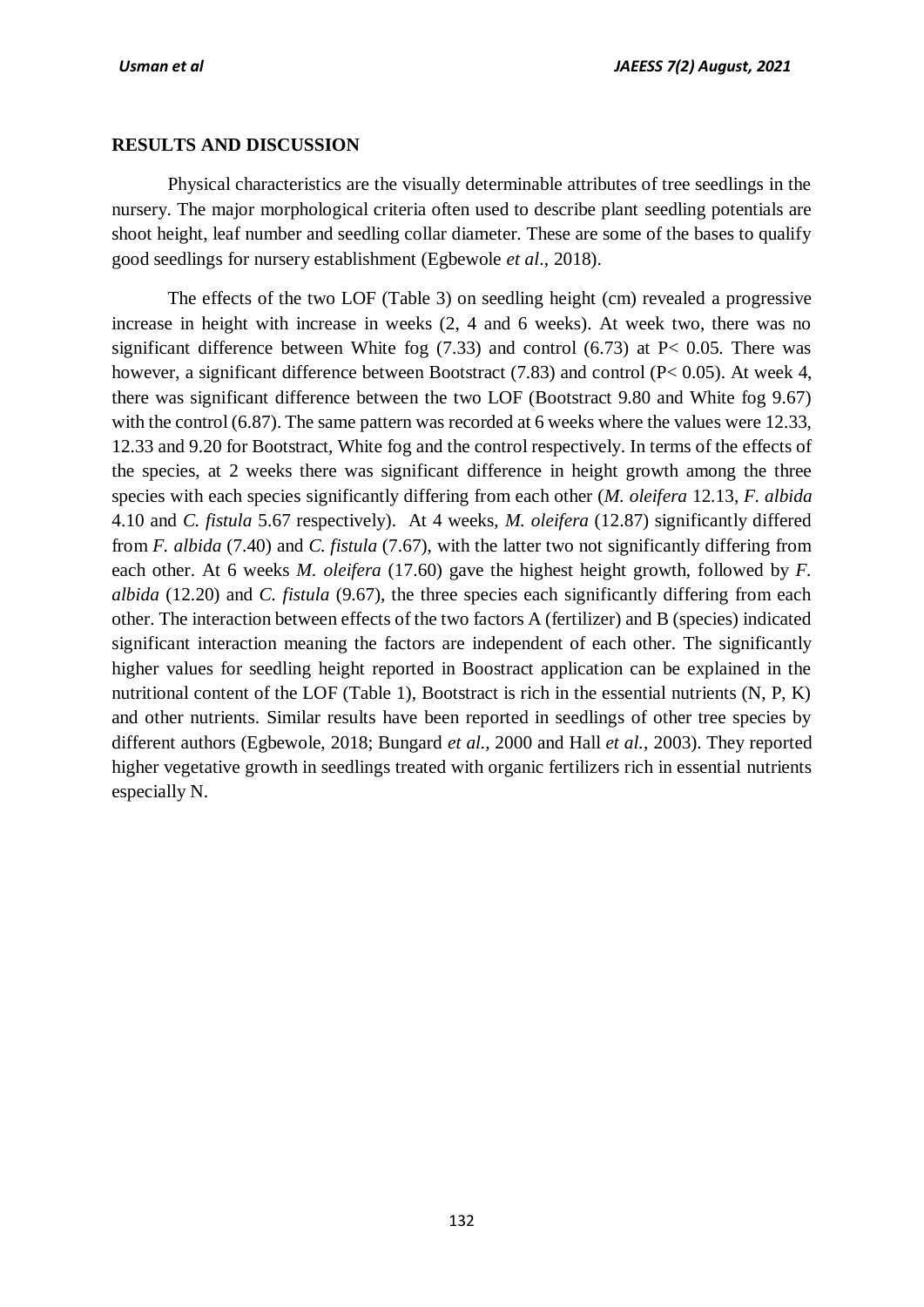| DINGRUM OPEERS           |                   |                    |                    |  |  |
|--------------------------|-------------------|--------------------|--------------------|--|--|
| <b>Seedling Height</b>   |                   |                    |                    |  |  |
| Fertilizers (A)          | 2 weeks           | 4 weeks            | 6 weeks            |  |  |
| <b>Boostract</b>         | $7.83^{a}$        | 9.80 <sup>a</sup>  | $2.33^{a}$         |  |  |
| White fog                | $7.33^{ab}$       | 9.67 <sup>a</sup>  | $12.33^{a}$        |  |  |
| Control                  | $6.73^{b}$        | $6.87^{b}$         | $9.20^{b}$         |  |  |
| LSD(0.05)                | N.S               | $\ast$             | $\ast$             |  |  |
| Species $(B)$            |                   |                    |                    |  |  |
| $12.13^a$<br>M. oleifera |                   | 12.87 <sup>a</sup> | $17.60^{\circ}$    |  |  |
| F. albida                | 4.10 <sup>c</sup> | 7.40 <sup>b</sup>  | 12.20 <sup>b</sup> |  |  |
| C. fistula               | $5.67^{\rm b}$    | $7.67^b$           | $9.67^{\circ}$     |  |  |
| LSD(0.05)                | 1.06              | 1.24               | 1.19               |  |  |
| Interaction<br>4         |                   | 5                  | $\overline{4}$     |  |  |
| $A \times B$             | $\ast$            | $\ast$             | $\ast$             |  |  |

**Table 3: Effects of Two Liquid Organic Fertilizers on the Seedling Height of Three Different Species** 

\*Means carrying the same superscripts along columns are not significantly different **Source: Field Survey, 2021**

The effects of the different treatments on collar diameter is presented in Table 4. There was an increment in collar height with increase in weeks, values of collar diameter for Bootstract were 0.30, 0.39 and 0.63 for 2, 4, and 6 weeks respectively, for White fog the values were 0.32, 0.37 and 0.61 respectively. Collar diameter for control were 0.26, 0.26 and 0.29. The effect of species on collar diameter shows significant differences among the three species with increase in the diameter as weeks' increase. At 2 weeks, there was significant differences among all the species (0.38, 0.23 and 0.18 for *M. oleifera*, *F. albida* and *C. fistula* respectively). At week 4, there was significant difference between *M. oleifera* (0.47) and both *F. albida* and *C. fistula* (0.31 and 0.27 respectively) with no significant differences between the latter two species. At 6 weeks there was a significant difference between all the species with *M. oleifera* having the highest and most significant value (0.95). The interaction effect between fertilizers and species indicated that at weeks 2 and 4 were not significant indicating that the two factors are dependent, while at 6 weeks the 4 interactions were significant indicating they are independent.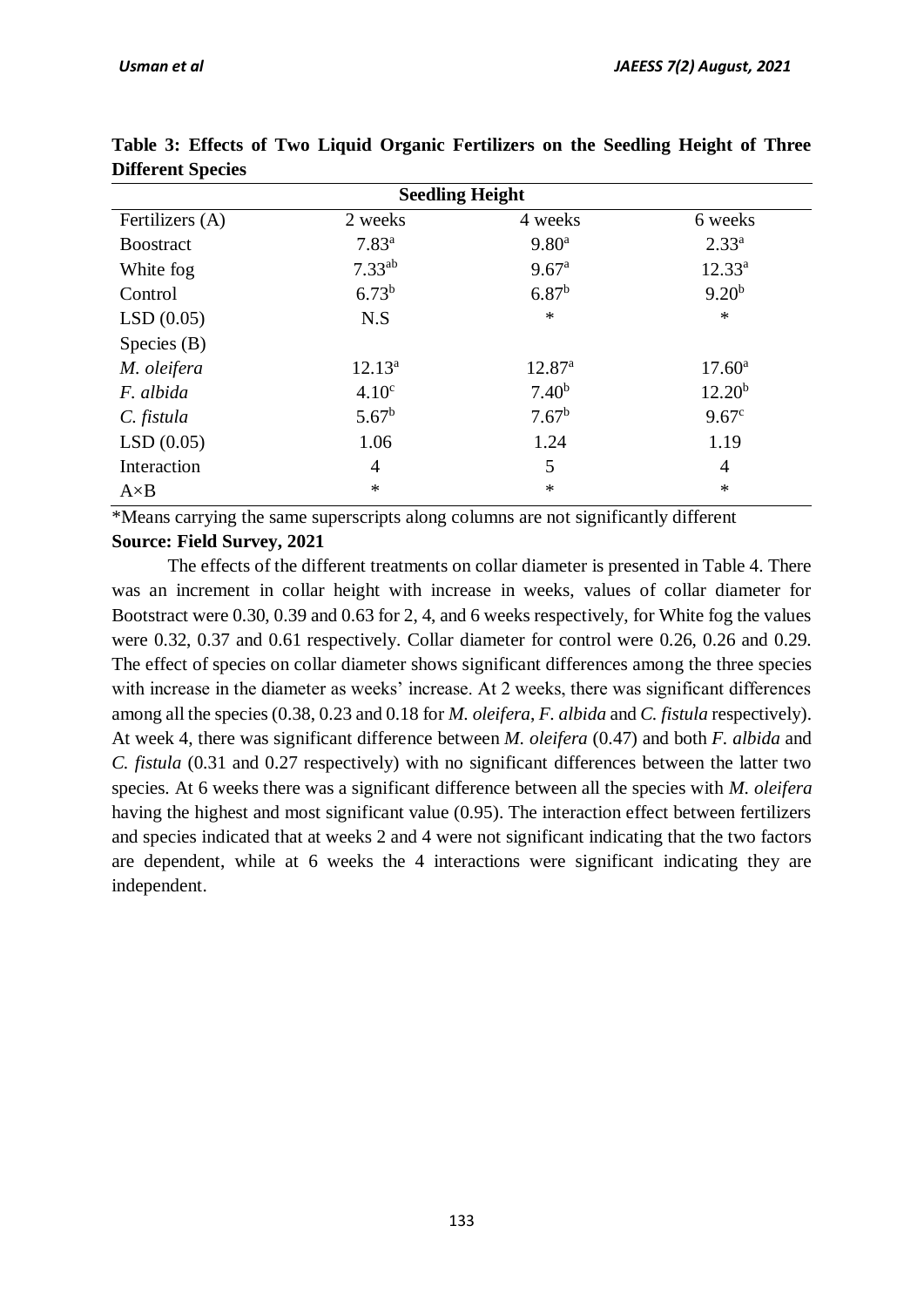| <b>Collar Diameter (cm)</b> |                   |                   |                   |  |
|-----------------------------|-------------------|-------------------|-------------------|--|
| Fertilizers (A)             | 2 weeks           | 4 weeks           | 6 weeks           |  |
| <b>Boostract</b>            | $0.30^{\rm a}$    | $0.39^{a}$        | $0.63^{\rm a}$    |  |
| White fog                   | $0.32^{a}$        | 0.37 <sup>a</sup> | 0.61 <sup>a</sup> |  |
| Control                     | $0.26^{\rm b}$    | 0.29 <sup>b</sup> | $0.49^b$          |  |
| LSD(0.05)                   | $\ast$            | $\ast$            | $\ast$            |  |
| Species $(B)$               |                   |                   |                   |  |
| M. oleifera                 | $0.38^{a}$        | 0.47 <sup>a</sup> | $0.95^{\rm a}$    |  |
| F. albida                   | $0.23^{b}$        | 0.31 <sup>b</sup> | $0.51^{b}$        |  |
| C. fistula                  | 0.18 <sup>c</sup> | $0.27^{\rm b}$    | 0.37 <sup>c</sup> |  |
| LSD(0.05)                   | 0.05              | 0.07              | 0.08              |  |
| Interaction<br>5            |                   | $\overline{4}$    | $\overline{4}$    |  |
| $A \times B$                | N.S               | N.S               | $\ast$            |  |

**Table 4: Effects of Two Liquid Organic Fertilizers on the Collar Diameter of Three Different Species**

\*Means carrying the same superscripts along columns are not significantly different **Source: Field Survey, 2021**

The number of leaves observed in response to fertilizer application indicated significant differences at weeks 2 and 6 while it was not significant at week 4 (Table 5). At two weeks, White fog gave the highest number (5.07) while Bootstract and control were 4.07 and 4.20 respectively with no significant difference between the latter two. At 4 weeks, there was no significant difference between all the treatments with Bootstract having the highest value of 9.80 and the control having the least value of 8.47. At 6 weeks, White fog had the highest value of 9.07 which is significantly different from both Bootstract (7.47) and control (6.60) respectively. The species effect indicated that at 2 weeks *M. oleifera* (5.87) had the highest value which is significantly different from *F. albida* (4.13) and *C. fistula* (3.33) the latter two being not significantly different. At week 4, there was significant difference between the treatments with *F. albida* (8.87) having the highest number and significantly different from the other two species, while *C. fistula* (5.73) and *M. oleifera* (4.73) were not significantly different from each other. At week 6, there was significant difference between all the species with *F. albida* (12.87) having the highest value while *C. fistula* and *M. oleifera* having 6.07 and 4.20 respectively. Interaction between the factors revealed no significant differences in weeks 2 and 4 indicating that the factors are dependent while at 6 weeks the interaction was significant indicating independence of the factors.

Results from this study revealed a general trend of increase in seedling height, collar diameter and leaf number with increase in weeks. The increase is however, greater in the LOF treated seedlings. The better performance with time is most likely to be attributed to the release of nutrients at a slower rate in organic fertilizers. The significantly higher values for seedling height reported in Bootstract application can be explained in the nutritional content of the LOF (Table 1), Bootstract is rich in the essential nutrients (N, P, K) and other nutrients. White fog is also very rich in mineral nutrients such as P and Ca, however, the presence of N in Bootstract is most likely to impact growth characteristics due to the effect of N in vegetative growth in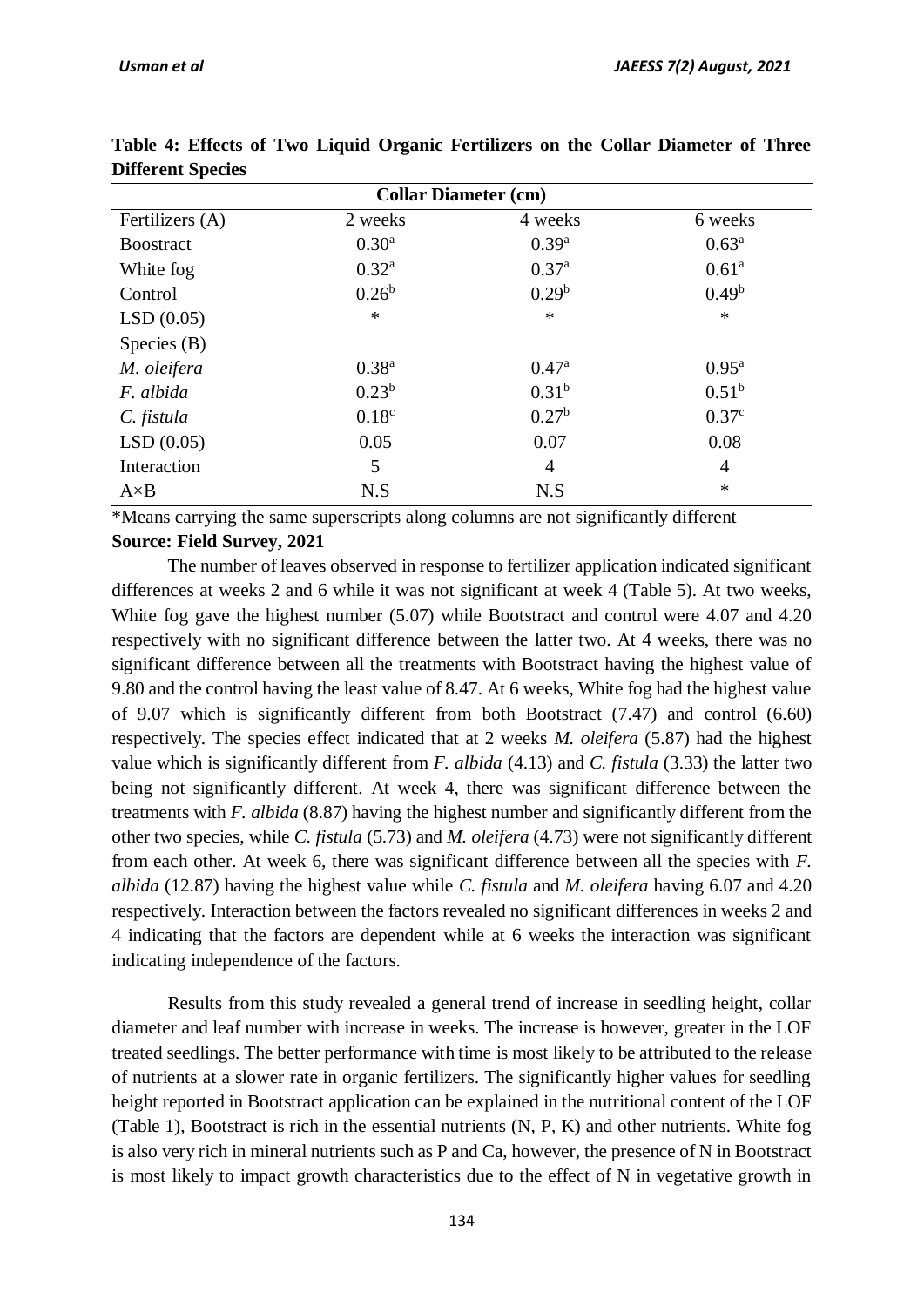plants. Similar results have been reported in seedlings of other tree species by different authors (Egbewole, 2018; Bungard *et al.,* 2000; Hall *et al.,* 2003; Rotowa *et al.,* 2017; Dania *et al*., 2014). These authors reported higher seedling growth with organic fertilizers rich in essential nutrients especially N, P and K.

| <b>Number of Leaves</b> |                   |                   |                   |  |
|-------------------------|-------------------|-------------------|-------------------|--|
| Fertilizers (A)         | 2 weeks           | 4 weeks           | 6 weeks           |  |
| <b>B</b> oostract       | 4.07 <sup>b</sup> | 9.80 <sup>a</sup> | 7.47 <sup>b</sup> |  |
| White fog               | 5.07 <sup>a</sup> | 9.67 <sup>a</sup> | 9.07 <sup>a</sup> |  |
| Control                 | 4.20 <sup>b</sup> | 8.47 <sup>a</sup> | $6.60^{b}$        |  |
| LSD(0.05)               | $\ast$            | N.S               | $\ast$            |  |
| Species $(B)$           |                   |                   |                   |  |
| M. oleifera             | 5.87 <sup>a</sup> | $4.73^{b}$        | 4.20 <sup>c</sup> |  |
| F. albida               | $4.13^{b}$        | 8.87 <sup>a</sup> | 12.87a            |  |
| C. fistula              | $3.33^{b}$        | $5.73^{b}$        | 6.07 <sup>b</sup> |  |
| LSD(0.05)               | 0.80              | 0.98              | 1.04              |  |
| Interaction             | 5                 | 3                 | 6                 |  |
| $A \times B$            | N.S               | N.S               | $\ast$            |  |

|                          |  | Table 5: Effects of Two Liquid Organic Fertilizers on the Number of Leaves of Three |  |  |
|--------------------------|--|-------------------------------------------------------------------------------------|--|--|
| <b>Different Species</b> |  |                                                                                     |  |  |

**Source: Field Survey, 2021**

Liquid organic fertilizer (LOF) application affected the parameters of the seedling that were assessed. Studies on other organic fertilizers such as cow dung and poultry droppings have also reported similar findings. Fredrick *et al*. (2017) reported significant differences in seedling height, and leaf number at all stages of growth and in seedling collar diameter in their study on effect of growth media on the germination and early growth seedlings performance of *Chrysophyllum albidum.* Similarly, Egbewole *et al.* (2016) in their study on seed germination and early growth trial of *Ceiba Pentandras* revealed that *Ceiba Pentandra*  seedlings height, collar girth, collar diameter, leaf area and leaf number were significantly affected by organic matter application.

#### **Conclusion**

The results revealed that Liquid organic fertilizer has effect on the physical characteristics of the seedlings after germination emergence. It is evident from this investigation that Liquid organic fertilizers (Bootstract and White fog) significantly enhance *M. olifera, F. albida and C. festula* seedlings growth.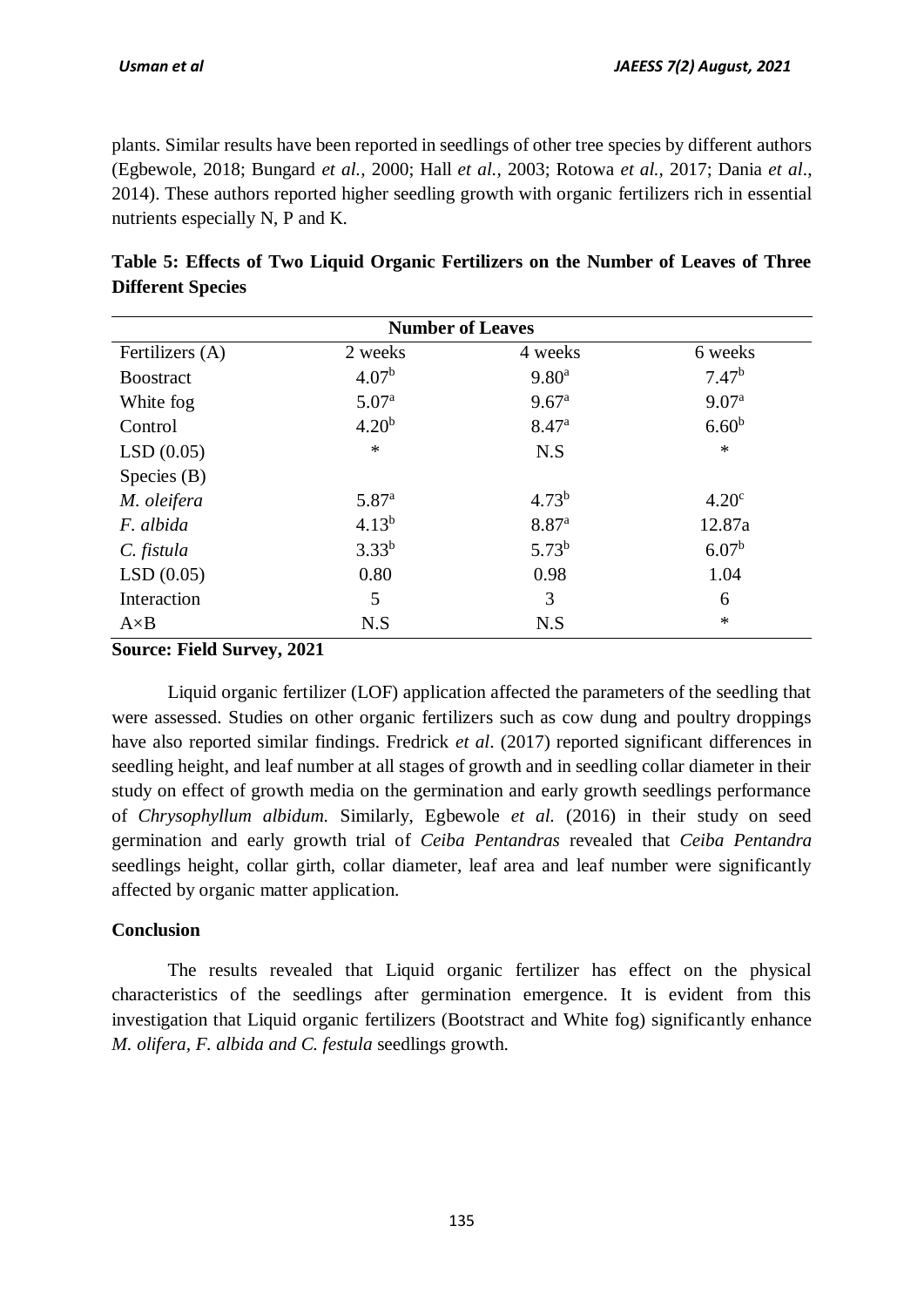## **REFERENCES**

- Angiosperm Phylogeny Group (APG III) (2009). An update of the Angiosperm Phylogeny Group classification for the orders and families of flowering plants. *Botanical Journal of the Linnean Society,* 161(2):105-121.
- Asif, M., Bhatti, H. N., Nadeem, R., Z. and Ali, M. A. (2007). A multipurpose ornamental tree. *Floriculture and Ornamental Biotechnology*. Global Science Books.
- BOSG, (2015). Borno State Government, Ministry of Information, Home Affairs and Culture, Diary 2012.
- Bungard, R. A., Press, M. C. and Scholes, J. D. (2000). The influence of nitrogen on rain forest *Dipterocarp* seedlings exposed to large increase irradiance*. Plant, Cell Environ,* 23: 1183- 1194.
- Canali, S., Roccuzzo, G., Tittarelli, F., Ciccia, C., Stagno, F. and Intrigliolo, F. (2012). Organic Citrus: Soil fertility and Plant Nutrition Management. In: Srivastava A. K, (ed). Advances in citrus nutrition. pp. 353-368.
- Dania, S. O., Akpansubi, P. and Eghagara, O. O. (2014). Comparative Effects of Different Fertilizer Sources on the Growth and Nutrient Content of Moringa (*Moringa oleifera*) Seedling in a Greenhouse Trial. Hindawi Publishing Corporation Advances in Agriculture, Article ID 726313.
- Danthu, P. Hane, B. Sagna, P. and Gassama, Y. K. (2002). Restoration of rooting competence in mature *Faidherbia albida,* a Sahelian leguminous tree, through serial root sucker micrografting, *New Forests,* 24(3): 239-244.
- Egbewole, Z. T., Falade, L. O., Rotowa, O. J. and Clement, S. A. (2016). Seed germination and early growth trial of *Ceiba patandra* (L. Gaertn). Proceedings of the 38<sup>th</sup> annual conference of the forest Association of Nigeria held in Port Harcourt Rivers State.  $7<sup>th</sup>$  -11<sup>th</sup> March, Pp 868-880.
- Egbewole, Z. T., Rotowa O.J, Kuje E.D., Ogundana O. A., Mairafi H.H., and Yohanna I. (2018). Early Germination, Growth and Establishment of *Khaya senegalensis (DESR.) A. Juss* in Middle-Belt Zone of Nigeria. *Journal of Energy and Natural Resources*. 7(3): 75-82. doi: 10.11648/j.jenr.20180703.11
- Gassama-Dia, Y. K., Sane, D. and N'Doye, M. (2003). Reproductive biology of *Faidherbia albida* (del.) A, Chev. *Silva Fennica,* 37(4):429-436.